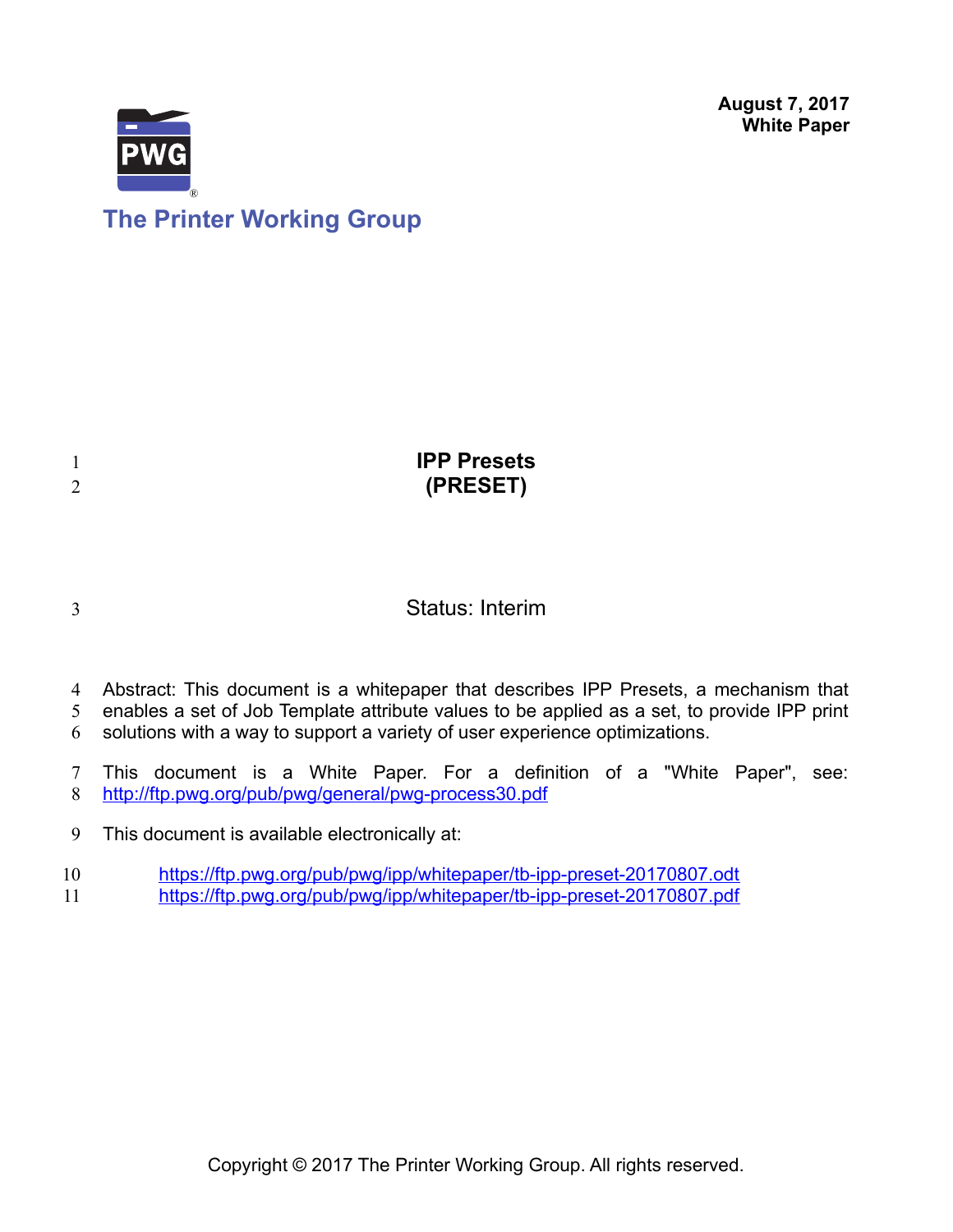- Copyright © 2017 The Printer Working Group. All rights reserved. 12
- Title: IPP Presets *(PRESET)* 13

The material contained herein is not a license, either expressed or implied, to any IPR owned or controlled by any of the authors or developers of this material or the Printer Working Group. The material contained herein is provided on an "AS IS" basis and to the maximum extent permitted by applicable law, this material is provided AS IS AND WITH ALL FAULTS, and the authors and developers of this material and the Printer Working Group and its members hereby disclaim all warranties and conditions, either expressed, implied or statutory, including, but not limited to, any (if any) implied warranties that the use of the information herein will not infringe any rights or any implied warranties of merchantability or fitness for a particular purpose. 14 15 16 17 18 19 20 21 22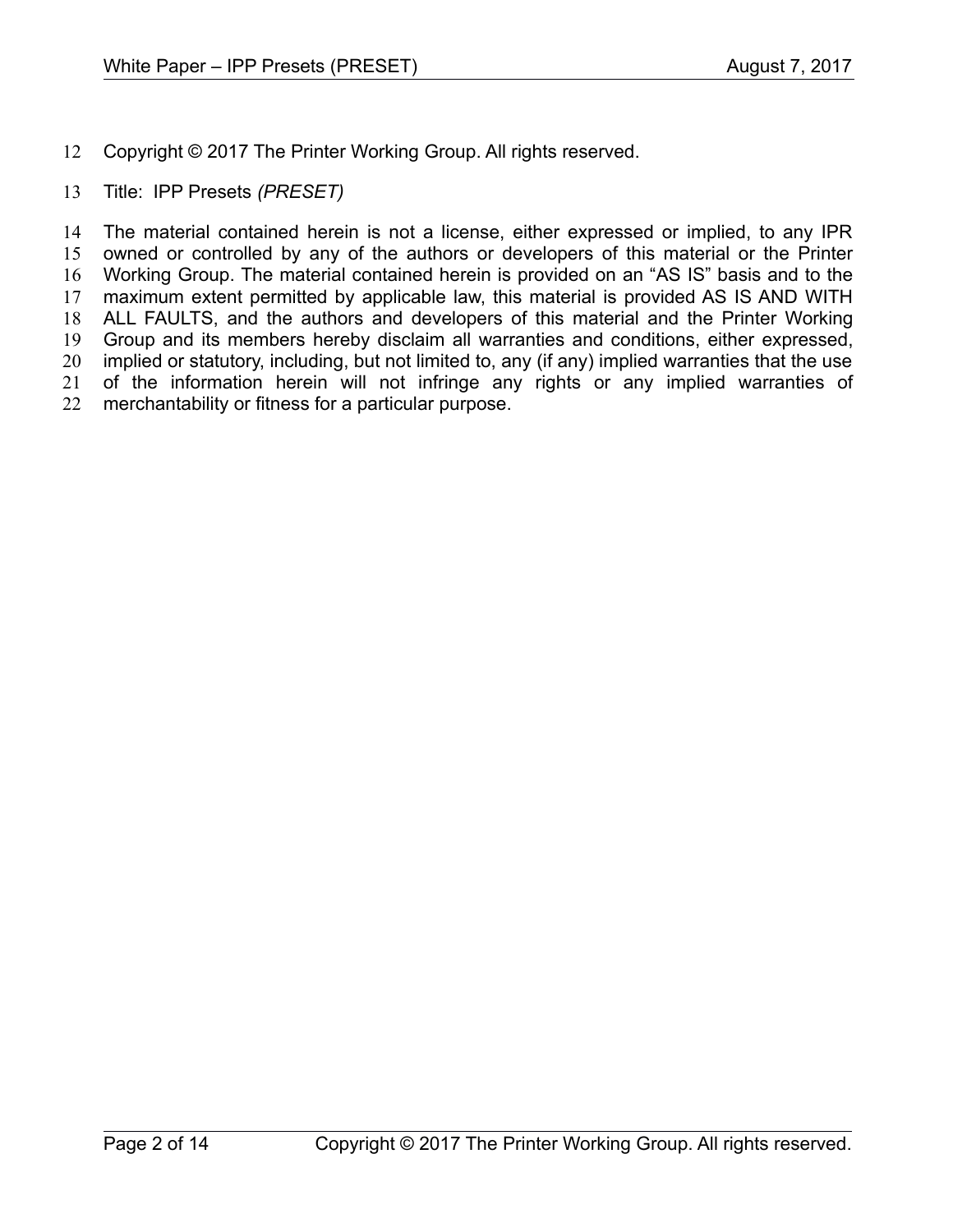| 23 | <b>Table of Contents</b> |  |
|----|--------------------------|--|
| 24 |                          |  |
| 25 |                          |  |
| 26 |                          |  |
| 27 |                          |  |
| 28 |                          |  |
| 29 |                          |  |
| 30 |                          |  |
| 31 |                          |  |
| 32 |                          |  |
| 33 |                          |  |
| 34 |                          |  |
| 35 |                          |  |
| 36 |                          |  |
| 37 |                          |  |
| 38 |                          |  |
| 39 |                          |  |
| 40 |                          |  |
| 41 |                          |  |
| 42 |                          |  |
| 43 |                          |  |
| 44 |                          |  |
| 45 |                          |  |
| 46 |                          |  |
| 47 |                          |  |
| 48 |                          |  |
| 49 |                          |  |
| 50 |                          |  |
| 51 |                          |  |
| 52 |                          |  |
| 53 |                          |  |
| 54 |                          |  |
| 55 |                          |  |
| 56 |                          |  |
|    |                          |  |

57

## **List of Figures**

58

### **List of Tables**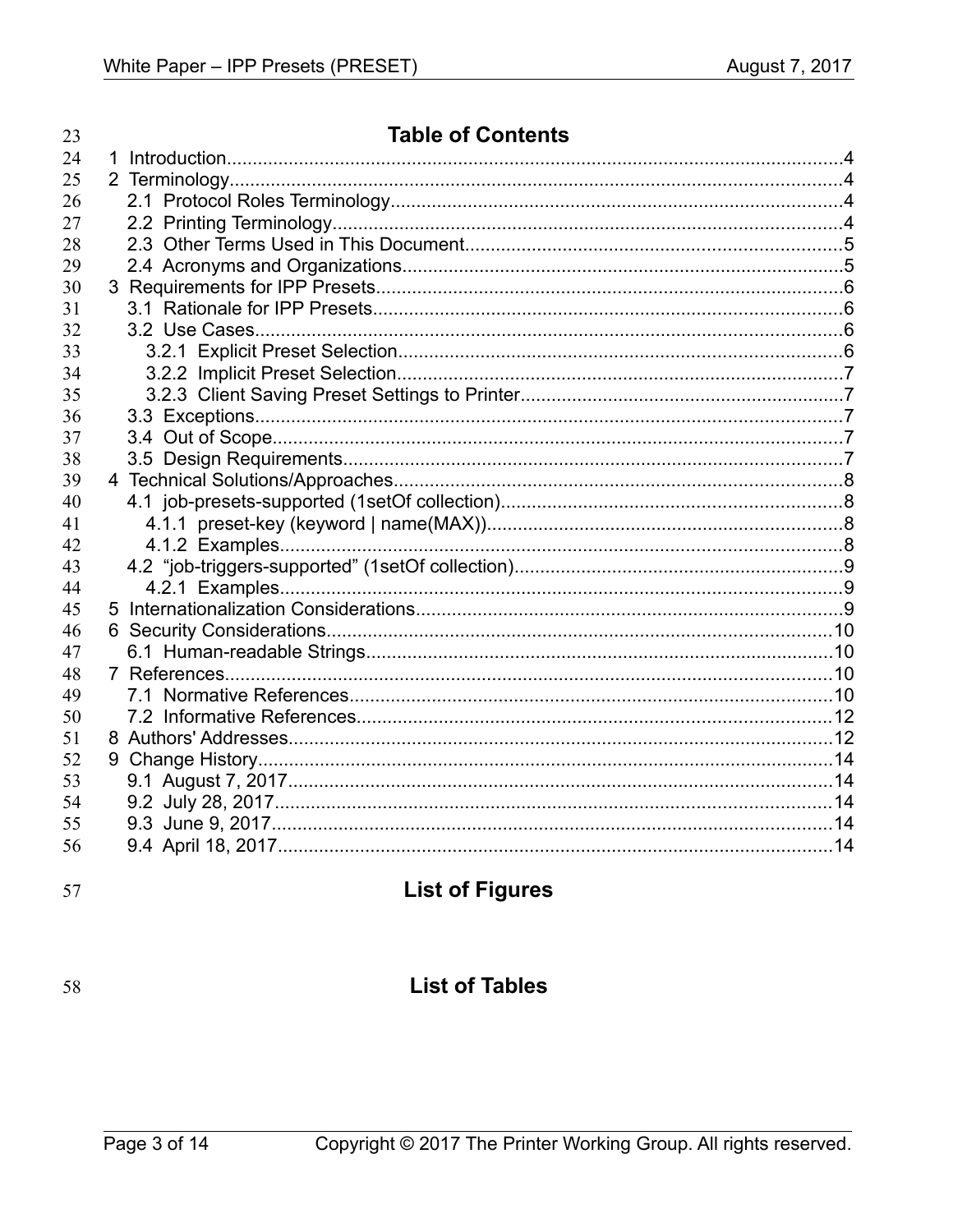#### **1 Introduction** 59

This whitepaper defines a system of new IPP attributes that allow a Printer to describe a set of one or more "presets", which are a set of job template attributes and attribute values that are applied together as a group. Each preset set has a named label and may also have an associated "trigger", allowing the preset to be applied implicitly in response to the User making a particular settings selection. 60 61 62 63 64

#### **2 Terminology** 65

#### **2.1 Protocol Roles Terminology** 66

This document defines the following protocol roles in order to specify unambiguous conformance requirements: 67 68

*Client*: Initiator of outgoing IPP session requests and sender of outgoing IPP operation requests (Hypertext Transfer Protocol -- HTTP/1.1 [\[RFC7230\]](#page-10-0) User Agent). 69 70

*Printer*: Listener for incoming IPP session requests and receiver of incoming IPP operation requests (Hypertext Transfer Protocol -- HTTP/1.1 [\[RFC7230\]](#page-10-0) Server) that represents one or more Physical Devices or a Logical Device. 71 72 73

#### **2.2 Printing Terminology** 74

All the printing terminology defined in IPP/1.1 Model and Semantics [\[RFC8011\]](#page-10-3) are applicable here: 75 76

*Client*: Initiator of outgoing IPP session requests and sender of outgoing IPP operation requests (Hypertext Transfer Protocol (HTTP/1.1) user agent, as defined in [\[RFC7230\]\)](#page-10-0). 77 78

*Document*: An object created and managed by a Printer that contains description, processing, and status information. A Document object can have attached data and is bound to a single Job [PWG5100.5]. 79 80 81

- *'ipp' URI*: An IPP URI as defined in [\[RFC3510\].](#page-10-2) 82
- *'ipps' URI*: An IPP URI as defined in [\[RFC7472\].](#page-10-1) 83
- *Job*: An object created and managed by a Printer that contains description, processing, and status information. The Job also contains zero or more Document objects. 84 85

Logical Device: A print server, software service, or gateway that processes Jobs and 86

either forwards or stores the processed Job or uses one or more Physical Devices to 87

render output. 88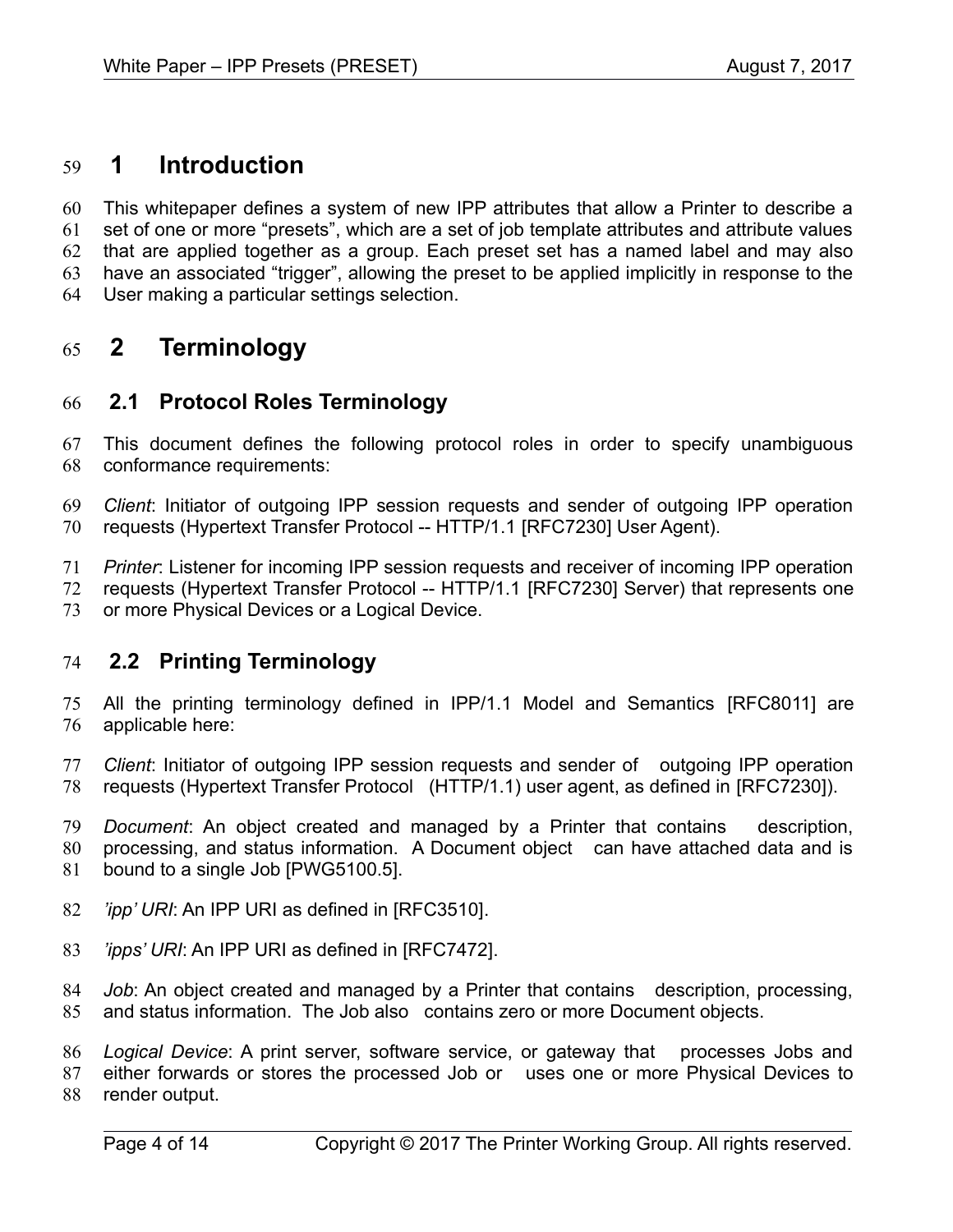*Output Device*: A single Logical or Physical Device. 89

*Physical Device*: A hardware implementation of an endpoint device, e.g., a marking engine, a fax modem, etc. 90 91

*Printer*: Listener for incoming IPP session requests and receiver of incoming IPP operation requests (HTTP/1.1 server, as defined in [\[RFC7230\]\)](#page-10-0) that represents one or more Physical Devices or a Logical Device. 92 93 94

#### **2.3 Other Terms Used in This Document** 95

User: A person or automata using a Client to communicate with a Printer. 96

#### **2.4 Acronyms and Organizations** 97

- *IANA*: Internet Assigned Numbers Authority,<http://www.iana.org/> 98
- *IETF*: Internet Engineering Task Force,<http://www.ietf.org/> 99
- *ISO*: International Organization for Standardization,<http://www.iso.org/> 100
- PWG: Printer Working Group,<http://www.pwg.org/> 101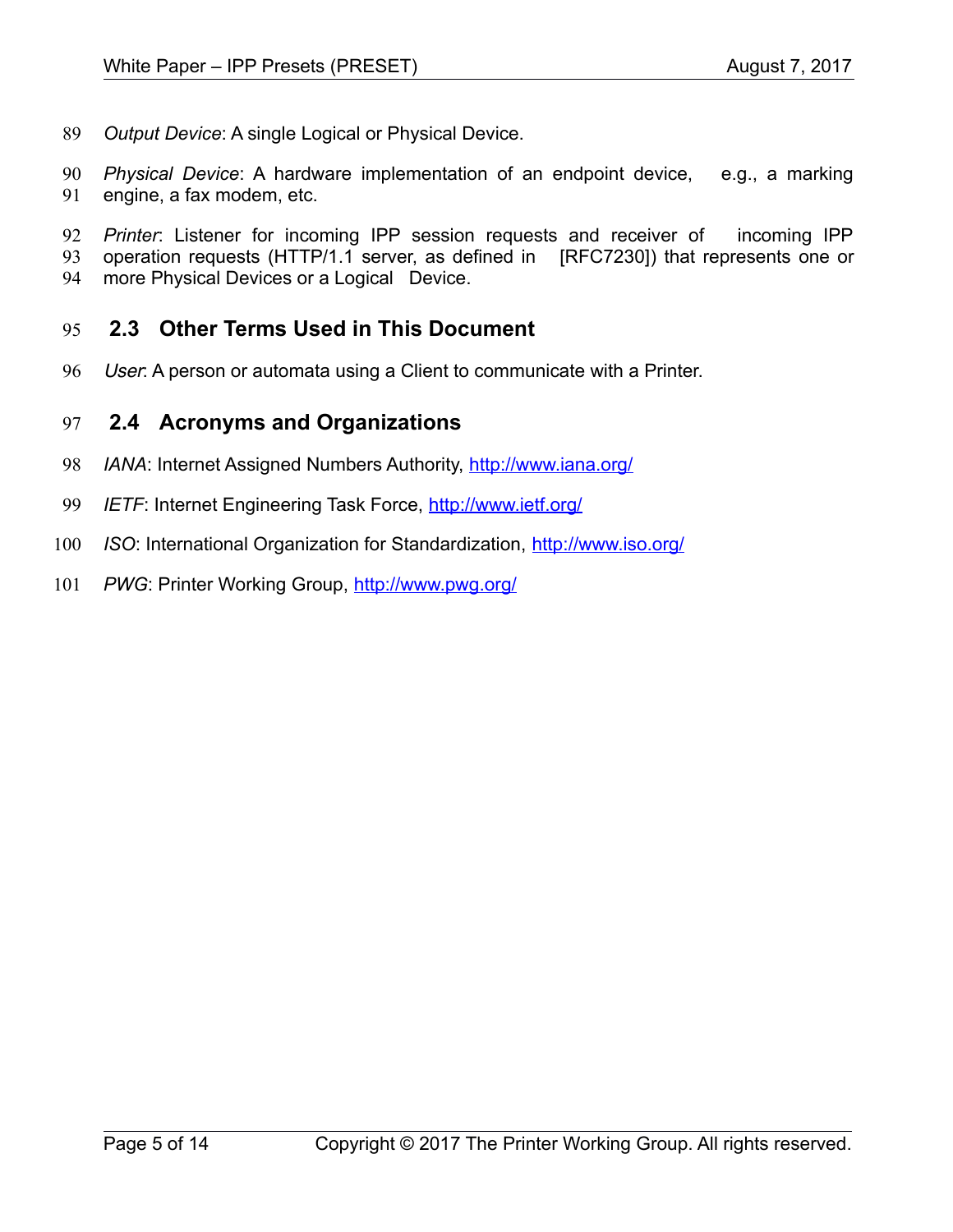#### **3 Requirements for IPP Presets** 102

#### **3.1 Rationale for IPP Presets** 103

There are circumstances where a number of settings are chosen as a set to achieve some common printing objective or workflow scenario. For example, the act of selecting a 4"x6" media size implies the desire to print photos. If doing so could trigger the automatic selection of an associated group of settings (change media type to glossy photo, setting the print quality to 'best'), that could have a positive user experience benefit. Sometimes these groups of settings are referred to as "presets". 104 105 106 107 108 109

Most vendor / model-specific drivers and driver system implement support for such associations, but they do this by including logic in the driver itself. For driverless / omnidriver systems such as IPP Everywhere, some settings collections could be constructed on the Client system, but some could originate from the Printer. IPP needs to be extended to provide attributes to convey these from the Printer to a Client to support Printer-originated "presets", to support the use cases below. 110 111 112 113 114 115

There is currently no way for the Printer to supply explicit preset information to the Client. Preset information can be configured by admin, operator, or vendor. A crude facility could be provided using Validate-Job and the "preferred-attributes" in the response, but that requires additional Client / Printer operations that are undesirable. This should be manageable locally to the Client once the settings bundles have been provided to it by the Printer. 116 117 118 119 120 121

After the application of a preset, the Client ought to still allow a User to change individual settings. If a preset set "print-quality" to 'high' (5) and "print-color-mode" to 'color', the User should still be capable of adjusting the control for "print-quality" to set its value to 'normal'  $(4).$ 122 123 124 125

The PWG Semantic Model defined the concept of a "job ticket template". Saved job ticket resources are similar but not exactly the same. In particular they lack the notion of a "trigger". 126 127 128

#### **3.2 Use Cases** 129

#### **3.2.1 Explicit Preset Selection** 130

Bert has found a good recipe for gazpacho on the Web, and wants to print the recipe to put it into his recipe binder. He clicks on the "Print" button in the web page. When the print dialog is presented, he selects the settings preset labeled "Recipe for binder" in his print dialog, that selects "2 pages per sheet" and disables two-sided printing all at once. Bert decides he wants to re-enable two-sided printing, and does so. As the preset is simply a 131 132 133 134 135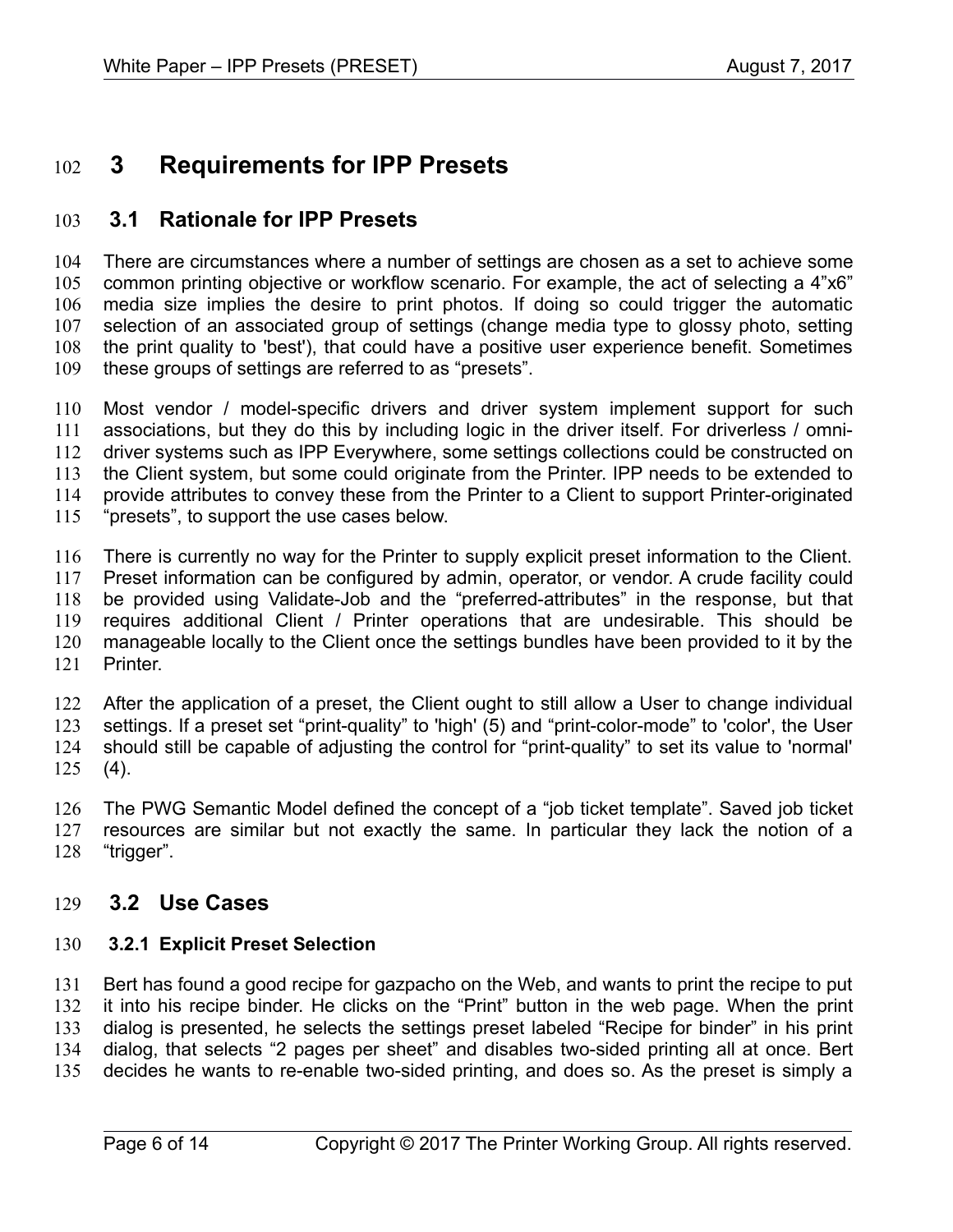batch application of settings, he is still free to make individual settings choices after a preset is applied. He prints the recipe, cuts it to size, and puts it into his recipe binder. 136 137

#### **3.2.2 Implicit Preset Selection** 138

Kelli is in the process of printing a photo. In the print dialog, she switches the selected media from A4 to 4"x6". The Printer has indicated that selecting the 4"x6" media size is a trigger to select a preset including selecting a glossy photo media type, single-sided printing, and 'high' print quality. The Client updates the print dialog and the job ticket automatically to include those changes. Kelli is pleased that these choices were made automatically by her system, saving her time and effort. 139 140 141 142 143 144

#### **3.2.3 Client Saving Preset Settings to Printer** 145

Ernie has constructed his own IPP preset on his system named "Better Binder Recipe", and he would like to share it with Bert. Ernie selects that preset from a list of locally created presets and clicks on the "Upload Preset to Printer" button. The preset is uploaded to the Printer. When Bert next goes to print, he sees the "Better Binder Recipe" preset that Ernie added to the Printer, and uses that for his next recipe printing tasks. 146 147 148 149 150

#### **3.3 Exceptions** 151

There are no exceptions. 152

#### **3.4 Out of Scope** 153

- The following are considered out of scope for this document: 154
- 1. User presentation of these options 155
- 2. Changes to the core IPP specifications 156

#### **3.5 Design Requirements** 157

- The design requirements for this document are: 158
- 1. Define new IPP attributes to specify a set of attributes and attribute values that will be applied as a group when either a particular attribute value is chosen. 159 160
- 2. Support the specification of a "trigger" attribute value in the group, to support implicit group selection. 161 162
- 3. Support the specification of a "label" or "label key" in the group, to support explicit group selection via a name presented to the user, that might be localized. 163 164 165
- 4. Register all attributes and operations with IANA 166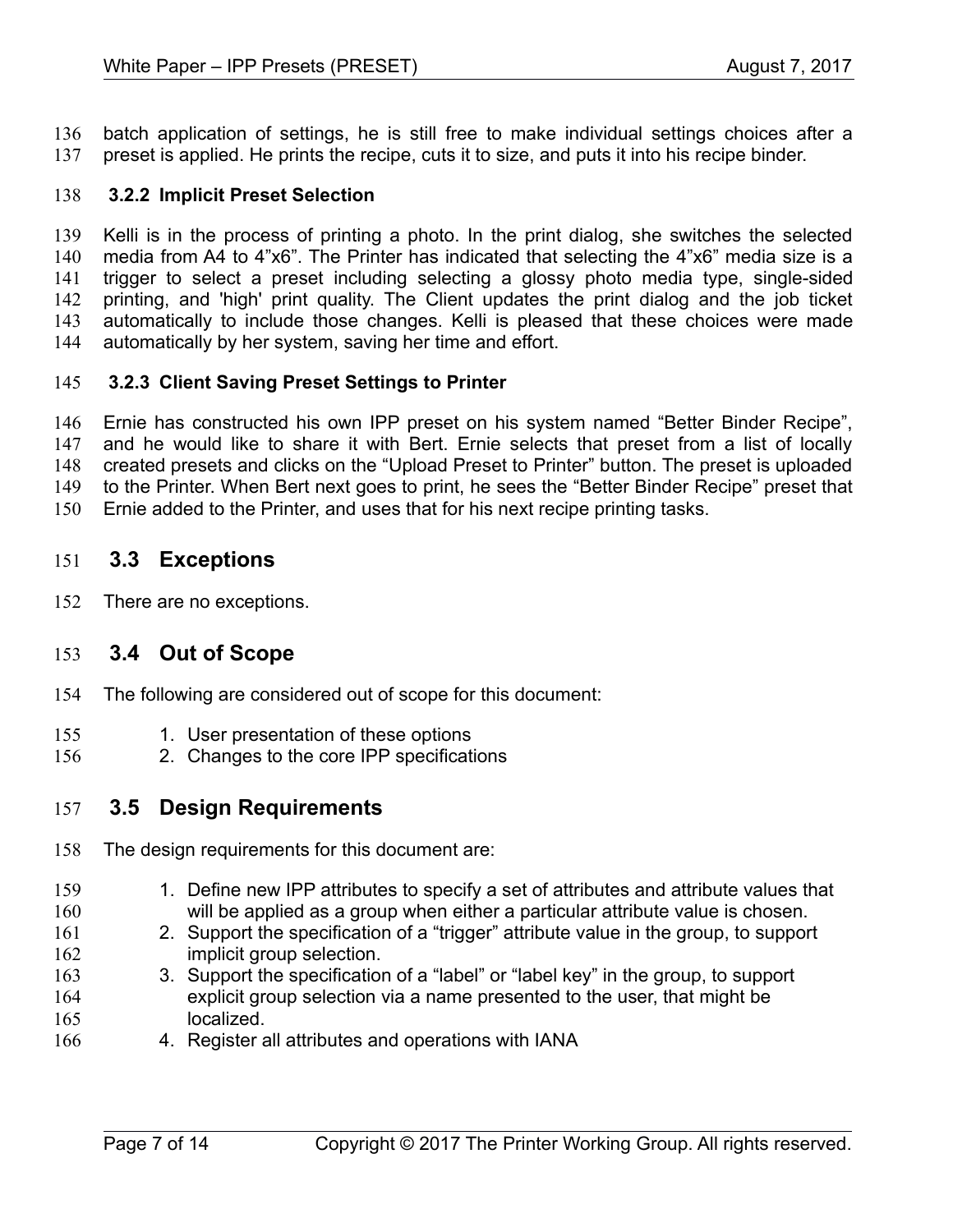#### **4 Technical Solutions/Approaches** 167

This specification defines the following: an IPP attribute that creates an association between a set of Job Template attribute names and values (a "preset"); define ancillary member attributes to uniquely identify each preset set and allow a Client to support explicit named selection of a set; and also define a mechanism that a Client can use to cause an implicit selection of a preset set. 168 169 170 171 172

#### **4.1 job-presets-supported (1setOf collection)** 173

The "job-presets-supported" attribute provides a set of collections, where each collection consists of a "preset-key (keyword | name(MAX))" attribute and the set of attribute names and values, to be applied as a set by the Client when this preset is selected by the User. The attribute names and values MUST be supported by the Printer and be listed in its Printer Description attributes. The set of attribute values MUST NOT be in conflict with one another as described by a constraint in "job-constraints-supported". 174 175 176 177 178 179

A Printer MUST support the "job-presets-supported" attribute if it supports the "job-triggerssupported" attribute. 180 181

#### <span id="page-7-0"></span> **4.1.1 preset-key (keyword | name(MAX))** 182

The "preset-key" member attribute provides each collection in "job-presets-supported" with a unique string identifier. Each "preset-key" MUST be unique within a "job-presetssupported" attribute, so that each preset collection is uniquely identifiable and can be unambiguously referenced using that "preset-key" value. 183 184 185 186

A localized string label for "preset-key" suitable for User presentation SHOULD be made available by the Printer. A Client can acquire the localized string label by using the value of "preset-key" as the lookup key in the strings catalog provided at the URL specified by "printer-strings-uri" [\[PWG5100.13\].](#page-10-4) As a fallback, the "preset-key" value may be presented directly; for this reason, the "preset-key" value SHOULD be descriptive. 187 188 189 190 191

#### **4.1.2 Examples** 192

Here is an example "job-presets-supported" attribute, which includes 2 collections, described using PAPI: 193 194

| 195 | job-presets-supported={           |
|-----|-----------------------------------|
| 196 | preset-key="draft"                |
| 197 | $print-quality=3$                 |
| 198 |                                   |
| 199 | preset-key="photo"                |
| 200 | print-content-optimize='graphics' |
| 201 | $print-quality=5$                 |
| 202 |                                   |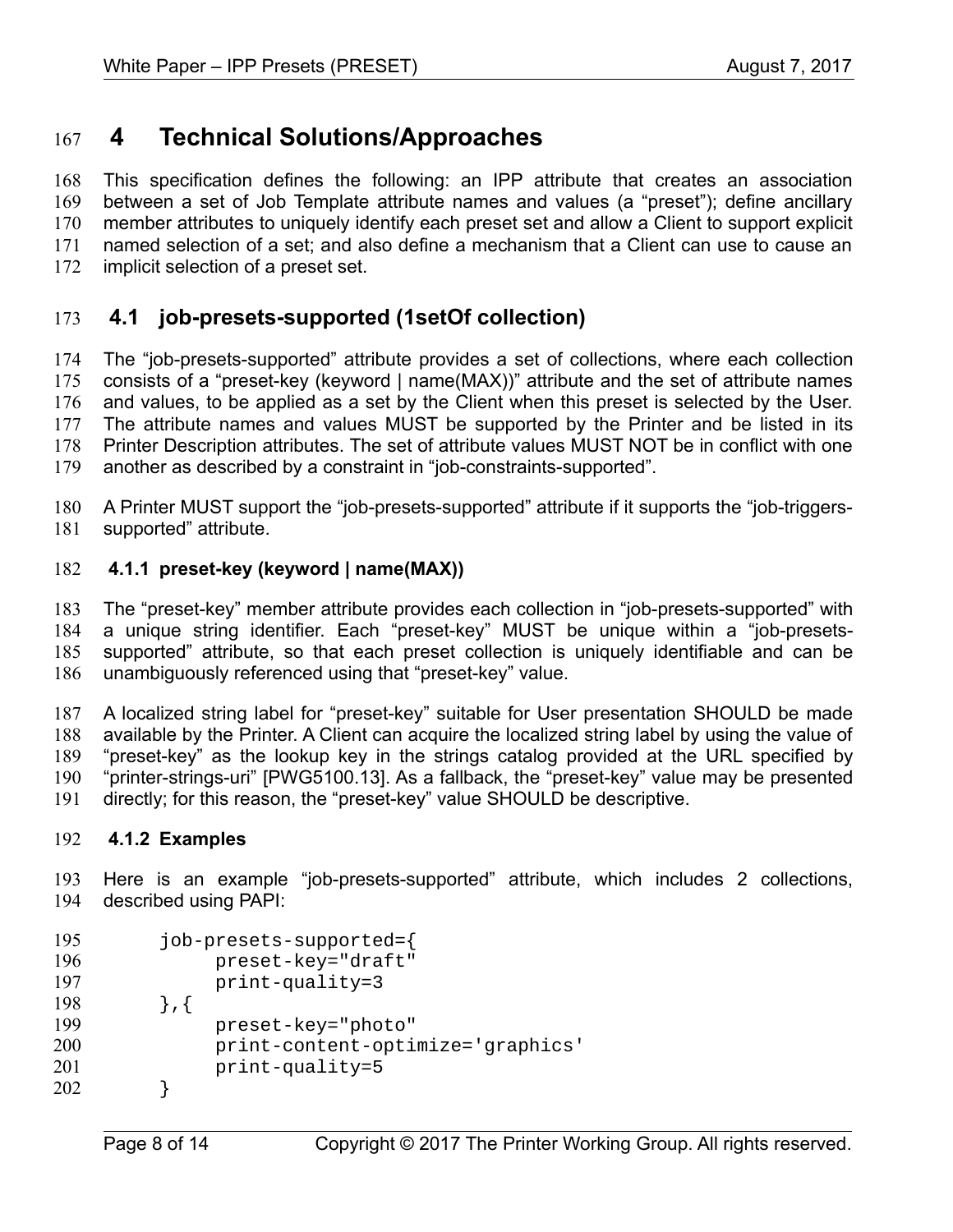#### **4.2 "job-triggers-supported" (1setOf collection)** 203

The "job-triggers-supported" attribute provides a set of collections, where each collection contains a "preset-key" member attribute (section [4.1.1\)](#page-7-0), along with a single attribute name and set of values. A Client, upon detecting that that attribute has acquired that particular value, will apply the settings in the preset in "job-presets-supported" that has the matching "preset-key" value. 204 205 206 207 208

A Printer MAY support the "job-triggers-supported" attribute if it supports the "job-presetssupported" attribute. 209 210

#### **4.2.1 Examples** 211

Here is an example "job-triggers-supported" attribute, which includes 2 collections, described using PAPI: 212 213

| 214 | job-triggers-supported={                            |
|-----|-----------------------------------------------------|
| 215 | preset-key="draft"                                  |
| 216 | media-col={media-type='stationery-recycled'}        |
| 217 | $\}$ , {                                            |
| 218 | preset-key="photo"                                  |
| 219 | media-col={media-type='photographic','photographic- |
| 220 | glossy', 'photographic-matte'}                      |
| 221 |                                                     |

In this example, if the user selects the 'stationery-recycled' media type, that will trigger the selection of the "draft" preset from "job-presets-supported". 222 223

#### **5 Internationalization Considerations** 224

For interoperability and basic support for multiple languages, conforming implementations MUST support the Universal Character Set (UCS) Transformation Format -- 8 bit (UTF-8) [RFC3629] encoding of Unicode [\[UNICODE\]](#page-11-3) [\[ISO10646\]](#page-9-0) and the Unicode Format for Network Interchange [\[RFC5198\].](#page-10-5) 225 226 227 228

Implementations of this specification SHOULD conform to the following standards on processing of human-readable Unicode text strings, see: 229 230

- Unicode Bidirectional Algorithm [\[UAX9\]](#page-10-7)  left-to-right, right-to-left, and vertical 231
- Unicode Line Breaking Algorithm [\[UAX14\]](#page-10-6)  character classes and wrapping 232
- Unicode Normalization Forms [\[UAX15\]](#page-11-2)  especially NFC for [\[RFC5198\]](#page-10-5) 233
- Unicode Text Segmentation [\[UAX29\]](#page-11-1)  grapheme clusters, words, sentences 234
- Unicode Identifier and Pattern Syntax [\[UAX31\]](#page-11-0)  identifier use and normalization 235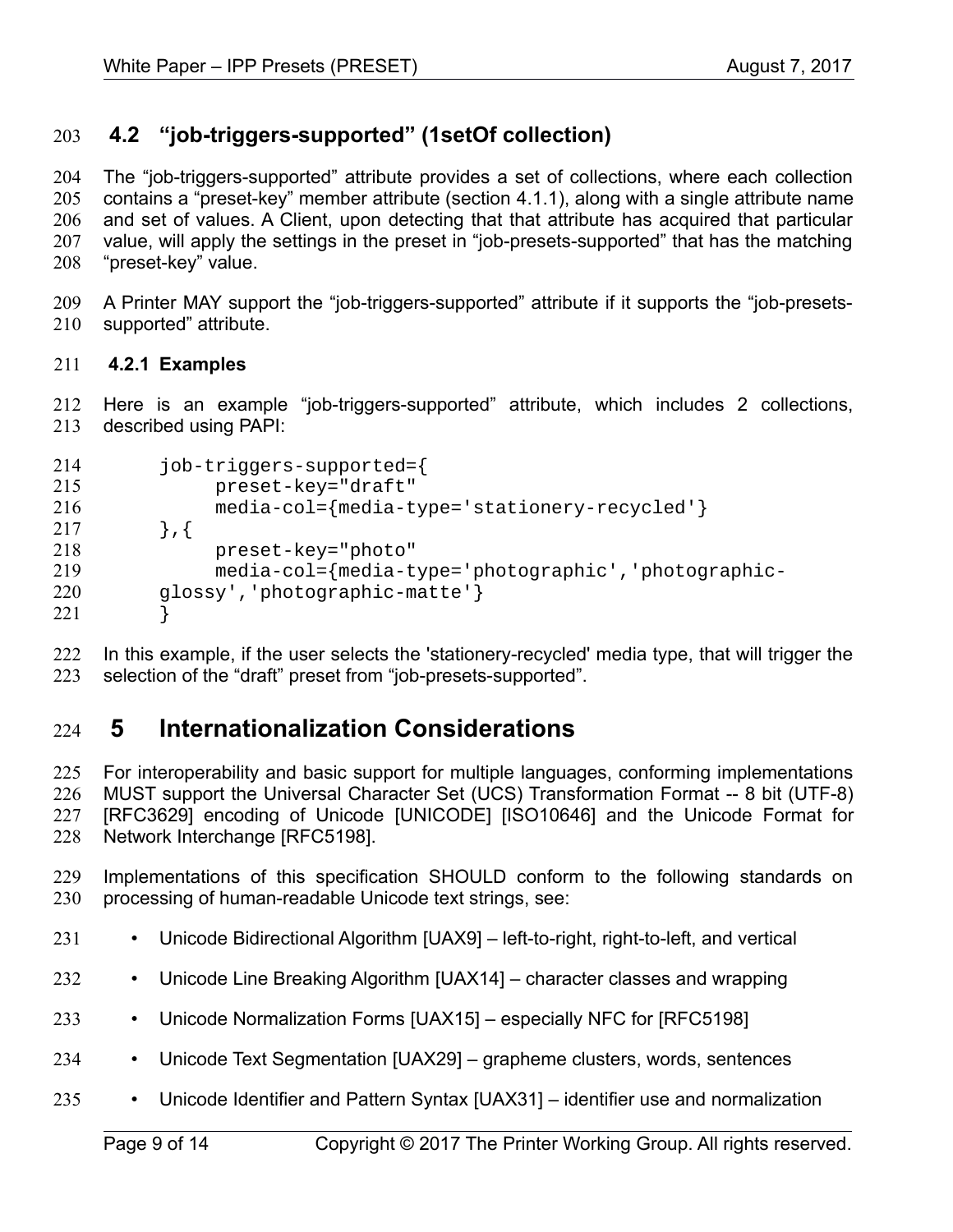- Unicode Collation Algorithm [\[UTS10\]](#page-11-11)  sorting 236
- Unicode Locale Data Markup Language [\[UTS35\]](#page-11-10)  locale databases 237

Implementations of this specification are advised to also review the following informational documents on processing of human-readable Unicode text strings: 238 239

- Unicode Character Encoding Model [\[UTR17\]](#page-11-9)  multi-layer character model 240
- Unicode in XML and other Markup Languages [\[UTR20\]](#page-11-8)  XML usage 241
- Unicode Character Property Model [\[UTR23\]](#page-11-7)  character properties 242
- Unicode Conformance Model [\[UTR33\]](#page-11-6)  Unicode conformance basis 243

#### **6 Security Considerations** 244

The IPP extensions defined in this document require the same security considerations as defined in the IPP/1.1: Model and Semantics [\[RFC8011\]](#page-10-3) plus additional security considerations below . 245 246 247

#### **6.1 Human-readable Strings**  248

Implementations of this specification SHOULD conform to the following standard on processing of human-readable Unicode text strings, see: 249 250

• Unicode Security Mechanisms [\[UTS39\]](#page-11-5) – detecting and avoiding security attacks 251

Implementations of this specification are advised to also review the following informational document on processing of human-readable Unicode text strings: 252 253

• Unicode Security FAQ [\[UNISECFAQ\]](#page-11-4) – common Unicode security issues 254

#### **7 References** 255

#### **7.1 Normative References** 256

<span id="page-9-0"></span>[ISO10646] "Information technology -- Universal Coded Character Set (UCS)", ISO/IEC 10646:2011 257 258

[PWG5100.5] D. Carney, T. Hastings, P. Zehler. "Internet Printing Protocol (IPP): Document Object", PWG 5100.5-2003, October 2003, [http://ftp.pwg.org/pub/pwg/candidates/cs-ippdocobject10-20031031-](http://ftp.pwg.org/pub/pwg/candidates/cs-ippdocobject10-20031031-5100.5.pdf) [5100.5.pdf](http://ftp.pwg.org/pub/pwg/candidates/cs-ippdocobject10-20031031-5100.5.pdf) 259 260 261 262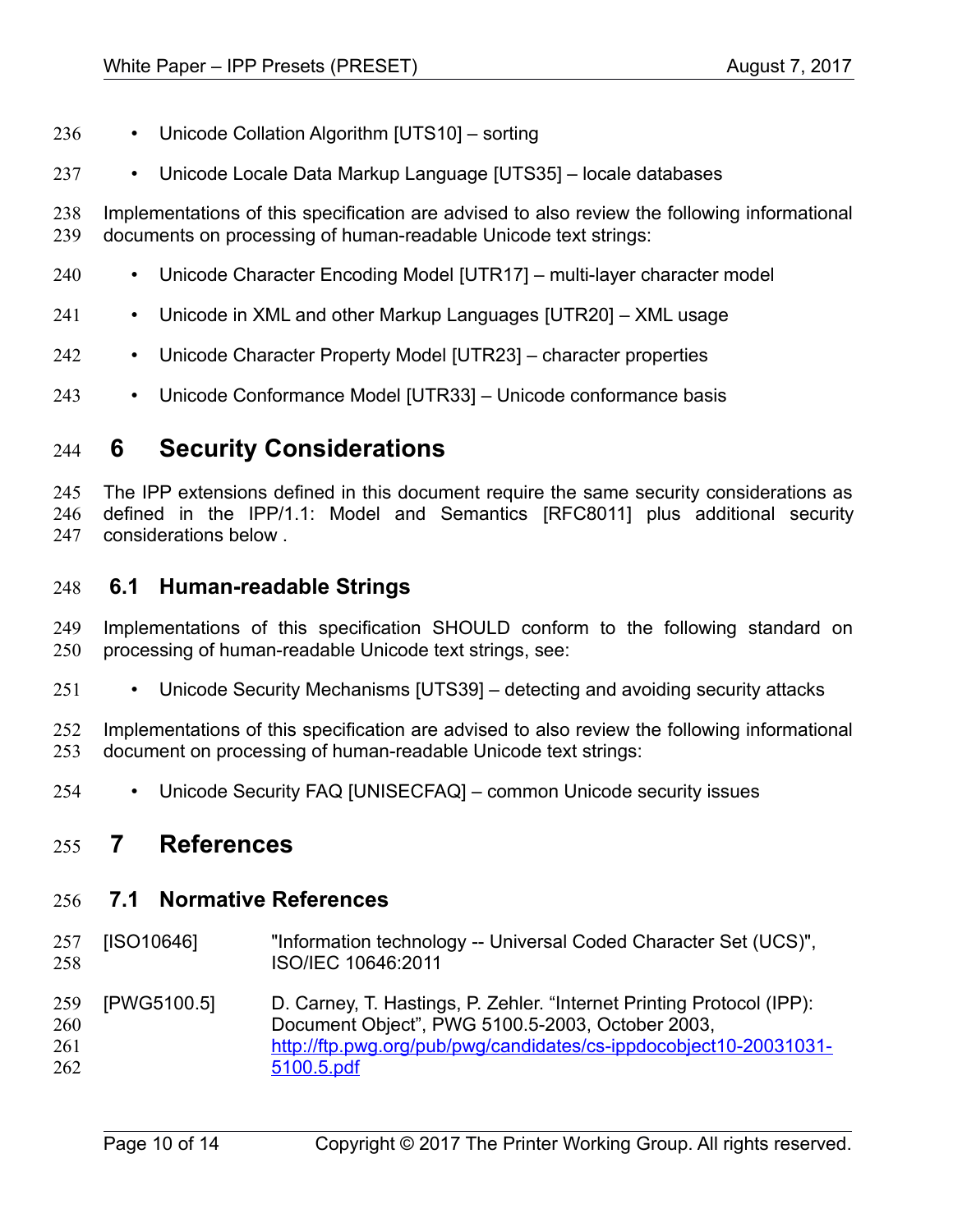<span id="page-10-7"></span><span id="page-10-6"></span><span id="page-10-5"></span><span id="page-10-4"></span><span id="page-10-3"></span><span id="page-10-2"></span><span id="page-10-1"></span><span id="page-10-0"></span>

| 263<br>264<br>265        | [PWG5100.12] | R. Bergman, H. Lewis, I. McDonald, M. Sweet, "IPP Version 2.0, 2.1,<br>and 2.2", PWG 5100.12-2015, October 2015,<br>http://ftp.pwg.org/pub/pwg/standards/std-ipp20-20151030-5100.12.pdf                       |
|--------------------------|--------------|---------------------------------------------------------------------------------------------------------------------------------------------------------------------------------------------------------------|
| 266<br>267<br>268<br>269 | [PWG5100.13] | M. Sweet, I. McDonald, P. Zehler, "IPP: Job and Printer Extensions -<br>Set 3 (JPS3)", PWG 5100.13-2012, July 2012,<br>http://ftp.pwg.org/pub/pwg/candidates/cs-ippjobprinterext3v10-<br>20120727-5100.13.pdf |
| 270<br>271<br>272        | [PWG5100.19] | S. Kennedy, "IPP Implementor's Guide v2.0", PWG 5100.19-2015,<br>August 2015, http://ftp.pwg.org/pub/pwg/candidates/cs-ippig20-<br>20150821-5100.19.pdf                                                       |
| 273<br>274               | [RFC2817]    | R. Khare, S. Lawrence, "Upgrading to TLS Within HTTP/1.1", RFC<br>2817, May 2000, https://www.ietf.org/rfc/rfc2817.txt                                                                                        |
| 275<br>276               | [RFC3510]    | R. Herriot, I. McDonald, "Internet Printing Protocol/1.1: IPP URL<br>Scheme", RFC 3510, April 2003, https://tools.ietf.org/html/rfc3510                                                                       |
| 277<br>278               | [RFC3629]    | F. Yergeau, "UTF-8, a transformation format of ISO 10646", RFC<br>3629, November 2003, https://www.ietf.org/rfc/rfc3629.txt                                                                                   |
| 279<br>280               | [RFC5198]    | J. Klensin, M. Padlipsky, "Unicode Format for Network Interchange",<br>RFC 5198, March 2008, https://www.ietf.org/rfc/rfc5198.txt                                                                             |
| 281<br>282<br>283        | [RFC7230]    | R. Fielding, J. Reschke, "Hypertext Transfer Protocol (HTTP/1.1):<br>Message Syntax and Routing", RFC 7230, June 2014,<br>http://www.ietf.org/rfc/rfc7230.txt                                                 |
| 284<br>285<br>286        | [RFC7472]    | I. McDonald, M. Sweet, "Internet Printing Protocol (IPP) over HTTPS<br>Transport Binding and the 'ipps' URI Scheme", RFC 7472, March<br>2015, https://tools.ietf.org/html/rfc7472                             |
| 287<br>288<br>289        | [RFC8010]    | M. Sweet, I. McDonald, "Internet Printing Protocol/1.1: Encoding and<br>Transport", RFC 8010, January 2017,<br>https://www.ietf.org/rfc/rfc8010.txt                                                           |
| 290<br>291<br>292        | [RFC8011]    | M. Sweet, I. McDonald, "Internet Printing Protocol/1.1: Model and<br>Semantics", RFC 8011, January 2017,<br>https://www.ietf.org/rfc/rfc8011.txt                                                              |
| 293<br>294               | [UAX9]       | Unicode Consortium, "Unicode Bidirectional Algorithm", UAX#9, May<br>2016, http://www.unicode.org/reports/tr9                                                                                                 |
| 295<br>296               | [UAX14]      | Unicode Consortium, "Unicode Line Breaking Algorithm", UAX#14,<br>June 2016, http://www.unicode.org/reports/tr14                                                                                              |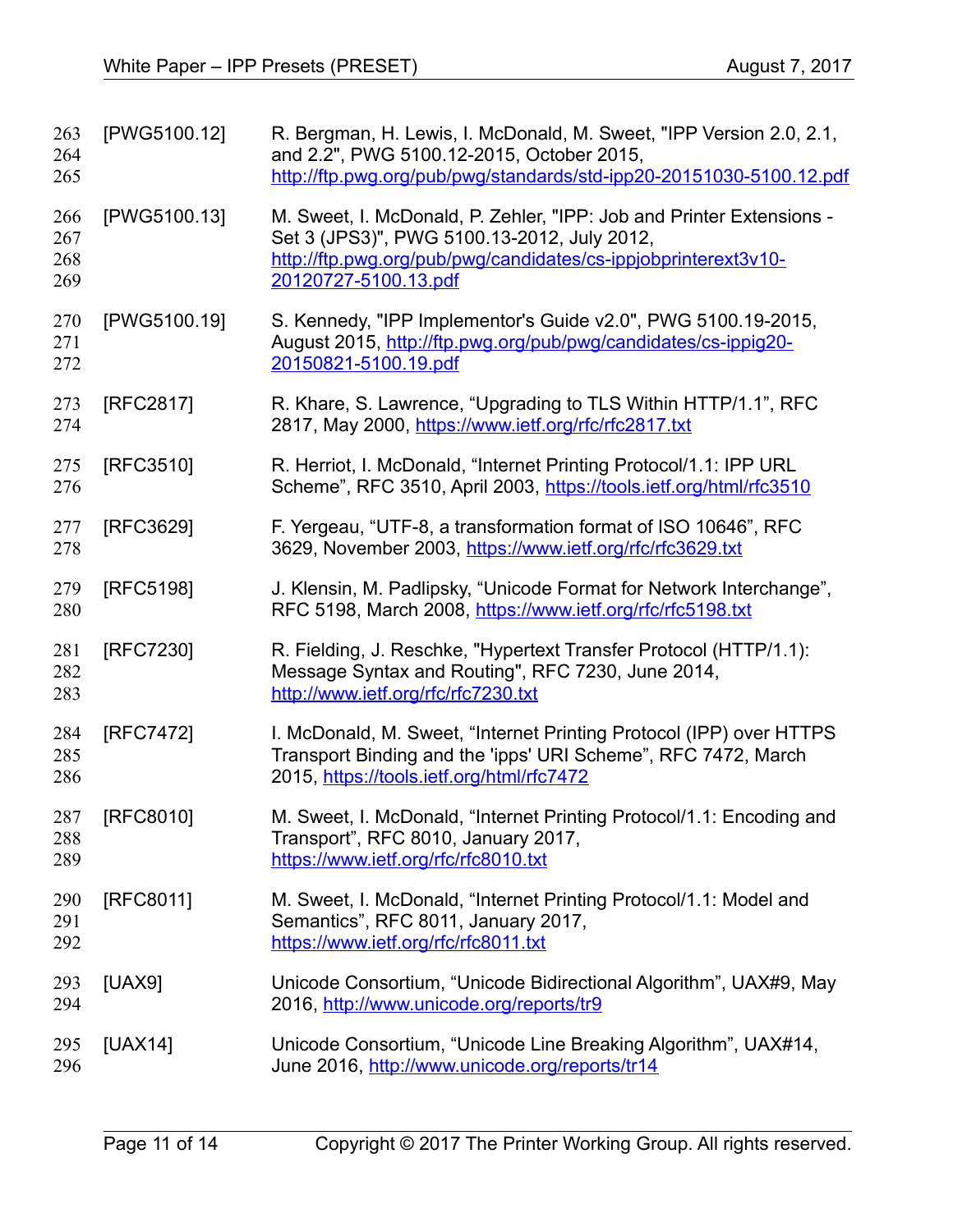<span id="page-11-3"></span><span id="page-11-2"></span><span id="page-11-1"></span><span id="page-11-0"></span>

| 297<br>298 | [UAX15]   | Unicode Consortium, "Normalization Forms", UAX#15, February 2016,<br>http://www.unicode.org/reports/tr15                |
|------------|-----------|-------------------------------------------------------------------------------------------------------------------------|
| 299<br>300 | [UAX29]   | Unicode Consortium, "Unicode Text Segmentation", UAX#29, June<br>2016, http://www.unicode.org/reports/tr29              |
| 301<br>302 | [UAX31]   | Unicode Consortium, "Unicode Identifier and Pattern Syntax",<br>UAX#31, May 2016, http://www.unicode.org/reports/tr31   |
| 303<br>304 | [UNICODE] | The Unicode Consortium, "Unicode® 10.0.0", June 2017,<br>http://unicode.org/versions/Unicode10.0.0/                     |
| 305<br>306 | [UTS10]   | Unicode Consortium, "Unicode Collation Algorithm", UTS#10, May<br>2016, http://www.unicode.org/reports/tr10             |
| 307<br>308 | [UTS35]   | Unicode Consortium, "Unicode Locale Data Markup Language",<br>UTS#35, October 2016, http://www.unicode.org/reports/tr35 |
| 309<br>310 | [UTS39]   | Unicode Consortium, "Unicode Security Mechanisms", UTS#39, June<br>2016, http://www.unicode.org/reports/tr39            |
|            |           |                                                                                                                         |

### <span id="page-11-11"></span><span id="page-11-10"></span><span id="page-11-5"></span> **7.2 Informative References** 311

<span id="page-11-9"></span><span id="page-11-8"></span><span id="page-11-4"></span>

| 312<br>313 | [UNISECFAQ] | Unicode Consortium "Unicode Security FAQ", November2016,<br>http://www.unicode.org/faq/security.html                         |
|------------|-------------|------------------------------------------------------------------------------------------------------------------------------|
| 314<br>315 | [UTR17]     | Unicode Consortium "Unicode Character Encoding Model", UTR#17,<br>November 2008, http://www.unicode.org/reports/tr17         |
| 316<br>317 | [UTR20]     | Unicode Consortium "Unicode in XML and other Markup Languages",<br>UTR#20, January 2013, http://www.unicode.org/reports/tr20 |
| 318<br>319 | [UTR23]     | Unicode Consortium "Unicode Character Property Model", UTR#23,<br>May 2015, http://www.unicode.org/reports/tr23              |
| 320        | [UTR33]     | Unicode Consortium "Unicode Conformance Model", UTR#33,                                                                      |

November 2008,<http://www.unicode.org/reports/tr33>

### **8 Authors' Addresses** 322

- Primary authors (using Address style): 323
- Smith Kennedy 324

<span id="page-11-7"></span><span id="page-11-6"></span>321

- 11311 Chinden Blvd. 325
- Boise, Idaho 83714 326
- smith.kennedy@hp.com 327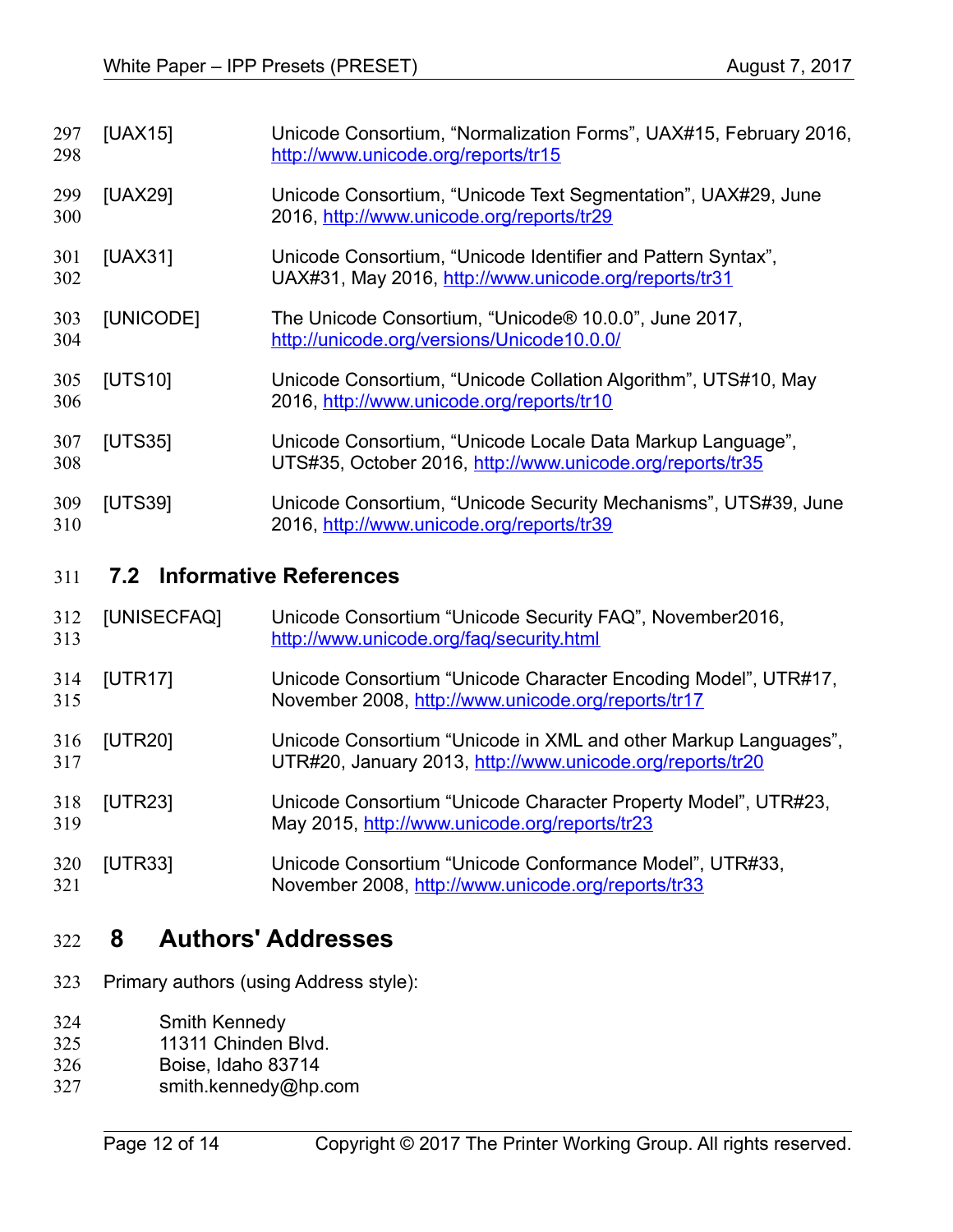The authors would also like to thank the following individuals for their contributions to this standard: 328 329

- Ira McDonald High North 330
- Mike Sweet Apple Inc. 331